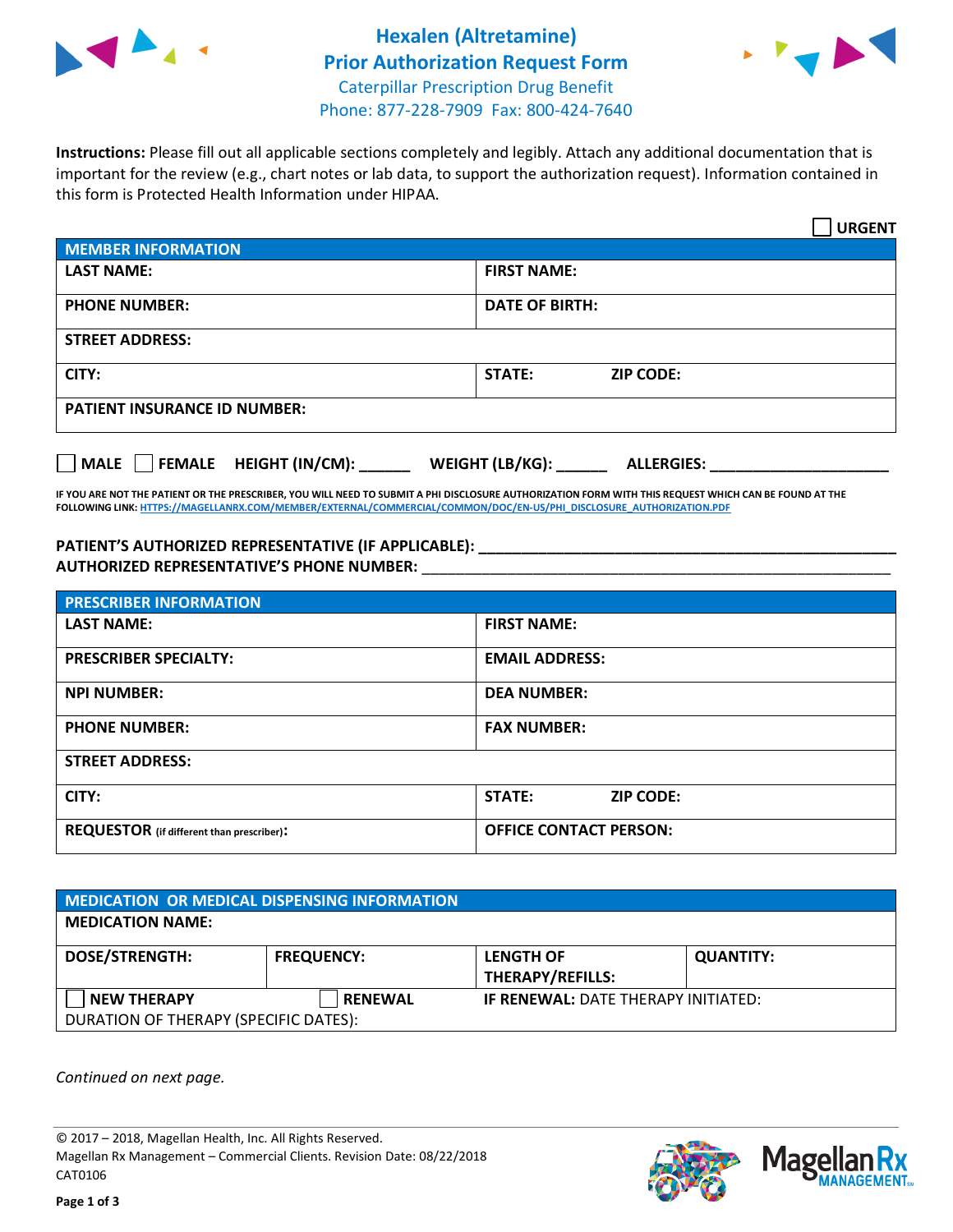



| MEMBER'S LAST NAME: ___________________________________                                                                                                                                                                                                                                                 | <b>MEMBER'S FIRST NAME:</b>                                                                                                                 |                                           |  |  |
|---------------------------------------------------------------------------------------------------------------------------------------------------------------------------------------------------------------------------------------------------------------------------------------------------------|---------------------------------------------------------------------------------------------------------------------------------------------|-------------------------------------------|--|--|
|                                                                                                                                                                                                                                                                                                         | 1. HAS THE PATIENT TRIED ANY OTHER MEDICATIONS FOR THIS CONDITION?                                                                          | YES (if yes, complete below)<br><b>NO</b> |  |  |
| <b>MEDICATION/THERAPY (SPECIFY</b>                                                                                                                                                                                                                                                                      | <b>DURATION OF THERAPY (SPECIFY</b>                                                                                                         | <b>RESPONSE/REASON FOR</b>                |  |  |
| DRUG NAME AND DOSAGE):                                                                                                                                                                                                                                                                                  | DATES):                                                                                                                                     | <b>FAILURE/ALLERGY:</b>                   |  |  |
|                                                                                                                                                                                                                                                                                                         |                                                                                                                                             |                                           |  |  |
|                                                                                                                                                                                                                                                                                                         |                                                                                                                                             |                                           |  |  |
|                                                                                                                                                                                                                                                                                                         |                                                                                                                                             | <b>ICD-10:</b>                            |  |  |
| <b>2. LIST DIAGNOSES:</b><br>$\Box$ Ovarian cancer                                                                                                                                                                                                                                                      |                                                                                                                                             |                                           |  |  |
| □ Other Diagnosis ICD-10 Code(s):                                                                                                                                                                                                                                                                       |                                                                                                                                             |                                           |  |  |
|                                                                                                                                                                                                                                                                                                         |                                                                                                                                             |                                           |  |  |
| PRIOR AUTHORIZATION.                                                                                                                                                                                                                                                                                    | 3. REQUIRED CLINICAL INFORMATION: PLEASE PROVIDE ALL RELEVANT CLINICAL INFORMATION TO SUPPORT A                                             |                                           |  |  |
| <b>Clinical Information:</b>                                                                                                                                                                                                                                                                            |                                                                                                                                             |                                           |  |  |
|                                                                                                                                                                                                                                                                                                         | Has the patient tried and failed 1st line therapy with cisplatin and/or alkylating agent-based combination?                                 |                                           |  |  |
| $\square$ Yes $\square$ No                                                                                                                                                                                                                                                                              |                                                                                                                                             |                                           |  |  |
| Has the patient experienced recurrent or persistent cancer after 1st line therapy? $\Box$ Yes $\Box$ No                                                                                                                                                                                                 |                                                                                                                                             |                                           |  |  |
| <b>Reauthorization:</b>                                                                                                                                                                                                                                                                                 |                                                                                                                                             |                                           |  |  |
| If this is a reauthorization request, answer the following question:                                                                                                                                                                                                                                    |                                                                                                                                             |                                           |  |  |
|                                                                                                                                                                                                                                                                                                         | Has the patient experienced a positive response to therapy with improvement in symptoms? $\Box$ Yes $\Box$ No                               |                                           |  |  |
|                                                                                                                                                                                                                                                                                                         |                                                                                                                                             |                                           |  |  |
|                                                                                                                                                                                                                                                                                                         | Are there any other comments, diagnoses, symptoms, medications tried or failed, and/or any other information the                            |                                           |  |  |
| physician feels is important to this review?                                                                                                                                                                                                                                                            |                                                                                                                                             |                                           |  |  |
|                                                                                                                                                                                                                                                                                                         |                                                                                                                                             |                                           |  |  |
|                                                                                                                                                                                                                                                                                                         |                                                                                                                                             |                                           |  |  |
|                                                                                                                                                                                                                                                                                                         |                                                                                                                                             |                                           |  |  |
|                                                                                                                                                                                                                                                                                                         | Please note: Not all drugs/diagnosis are covered on all plans. This request may be denied unless all required                               |                                           |  |  |
| information is received.                                                                                                                                                                                                                                                                                |                                                                                                                                             |                                           |  |  |
| ATTESTATION: I attest the information provided is true and accurate to the best of my knowledge. I understand that<br>the Health Plan, insurer, Medical Group or its designees may perform a routine audit and request the medical                                                                      |                                                                                                                                             |                                           |  |  |
| information necessary to verify the accuracy of the information reported on this form.                                                                                                                                                                                                                  |                                                                                                                                             |                                           |  |  |
|                                                                                                                                                                                                                                                                                                         |                                                                                                                                             |                                           |  |  |
| Prescriber Signature or Electronic I.D. Verification:                                                                                                                                                                                                                                                   |                                                                                                                                             | Date:                                     |  |  |
|                                                                                                                                                                                                                                                                                                         | CONFIDENTIALITY NOTICE: The documents accompanying this transmission contain confidential health information that is legally privileged. If |                                           |  |  |
| you are not the intended recipient, you are hereby notified that any disclosure, copying, distribution, or action taken in reliance on the contents<br>of these documents is strictly prohibited. If you have received this information in error, please notify the sender immediately (via return FAX) |                                                                                                                                             |                                           |  |  |
| and arrange for the return or destruction of these documents.                                                                                                                                                                                                                                           |                                                                                                                                             |                                           |  |  |
|                                                                                                                                                                                                                                                                                                         |                                                                                                                                             |                                           |  |  |
| <b>FAX THIS FORM TO: 800-424-7640</b>                                                                                                                                                                                                                                                                   |                                                                                                                                             |                                           |  |  |
|                                                                                                                                                                                                                                                                                                         |                                                                                                                                             |                                           |  |  |
| MAIL REQUESTS TO: Magellan Rx Management Prior Authorization Program; c/o Magellan Health, Inc.<br>4801 E. Washington Street, Phoenix, AZ 85034                                                                                                                                                         |                                                                                                                                             |                                           |  |  |
|                                                                                                                                                                                                                                                                                                         | Phone: 877-228-7909                                                                                                                         |                                           |  |  |
|                                                                                                                                                                                                                                                                                                         |                                                                                                                                             |                                           |  |  |

© 2017 – 2018, Magellan Health, Inc. All Rights Reserved. Magellan Rx Management – Commercial Clients. Revision Date: 08/22/2018 CAT0106



**MANAGEMENT**<sub>SM</sub>